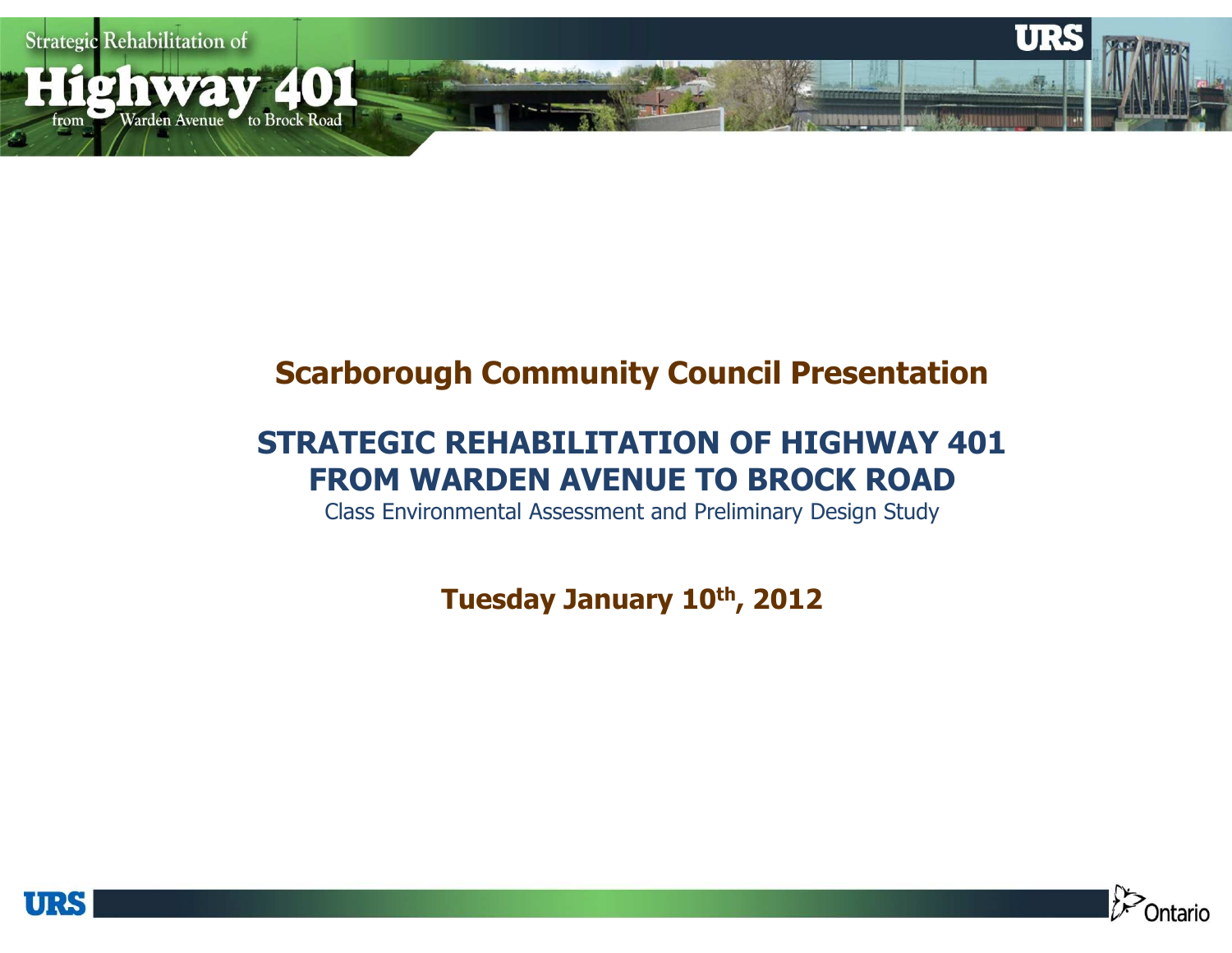

# **Agenda**

- Overview of Study
- **► Review of Recommended Plan** 
	- Highway 401 Mainline
	- > Highway 401 Interchanges
	- **≻** Other Improvements
	- Contract Sequencing
- **≻ Next Steps**
- **▶ Question and Answer**



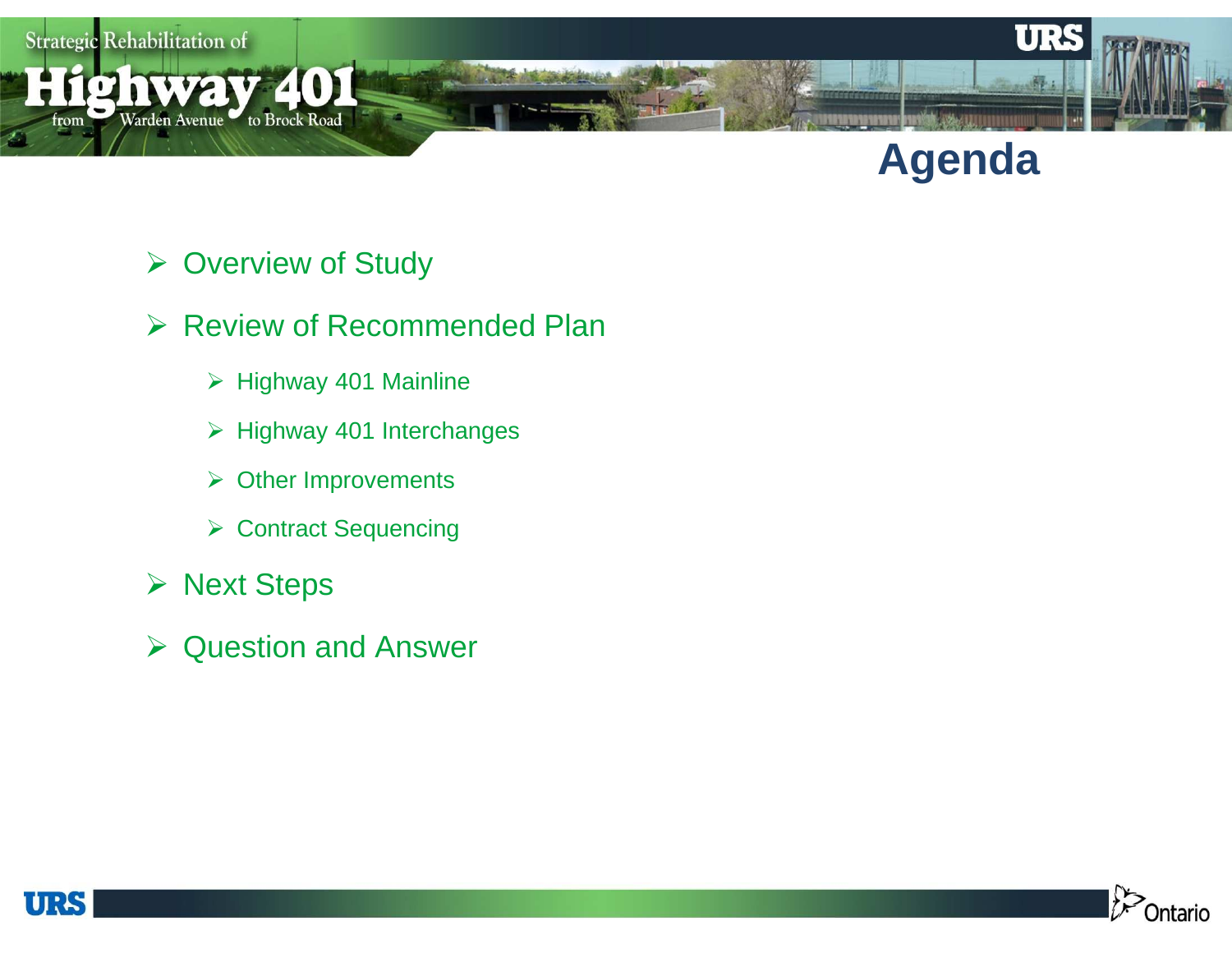

### **Study Area**



The project limits are located along Highway 401 between Warden Avenue and Brock Road, in the Cities of Toronto and Pickering.



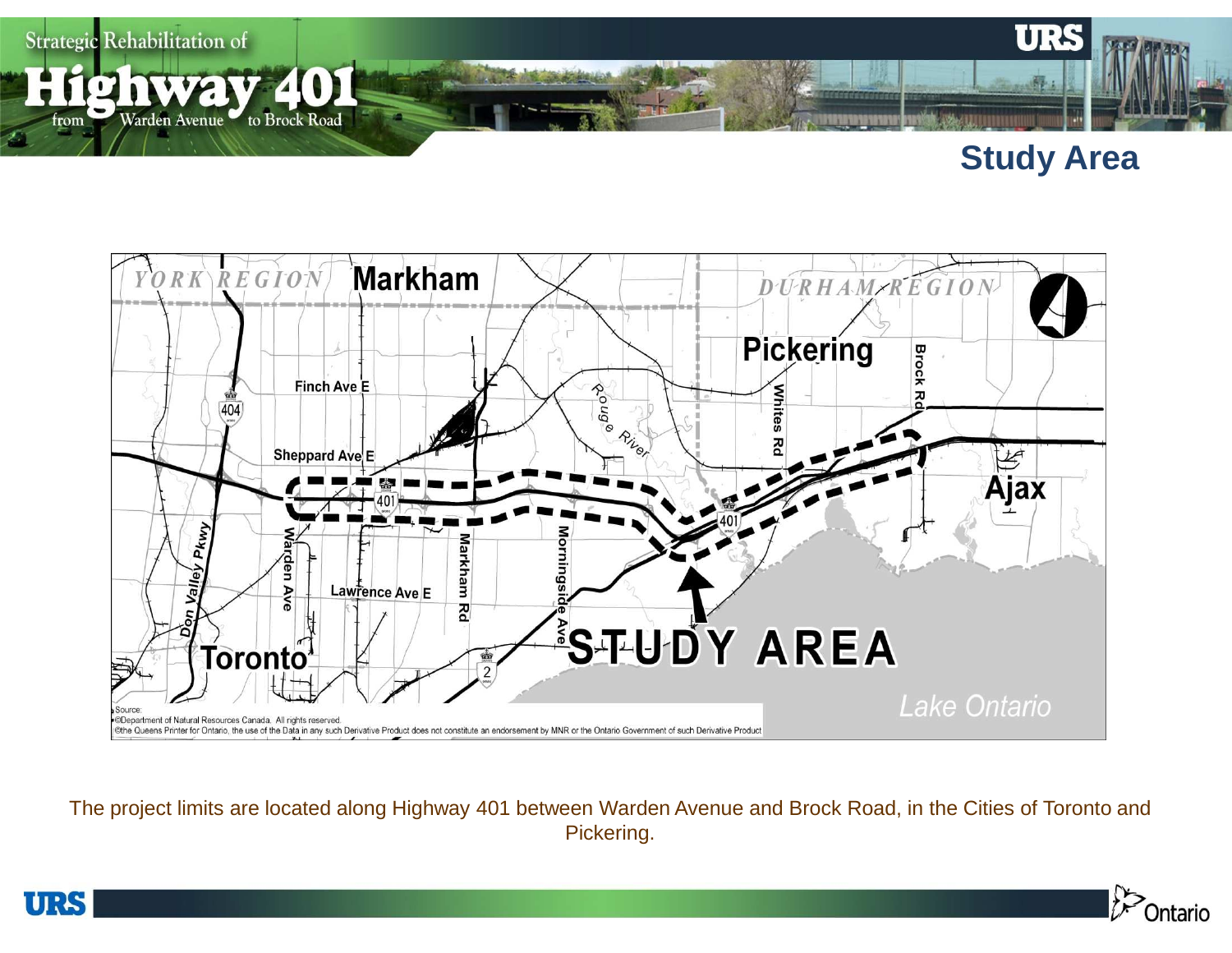

## **Study Overview**

# **► Study purpose:**

- To determine the long-term strategy to rehabilitate Highway 401 between Warden Avenue and Brock Road.
- Study commencement in Fall 2009
- Two PIC's held throughout study:
	- $\triangleright$  PIC #1 October 2010
	- $\triangleright$  PIC #2 June 2011

TIRS

- $\triangleright$  Study has included the following key elements:
	- Investigation of existing conditions along corridor (pavement, structures, operations, etc.);
	- $\blacktriangleright$ Development of Strategic Rehabilitation strategy to address the infrastructure needs;
	- ➤ Development of traffic operational improvements;
	- $\blacktriangleright$ Consideration of transit-friendly initiatives;
	- Review of preliminary construction sequencing and staging requirements;
	- Ongoing consultation with municipalities, agencies and other stakeholders.

Preparation of Transportation Environmental Study Report, anticipated to be filed in early 2012 to be filed in early 2012.



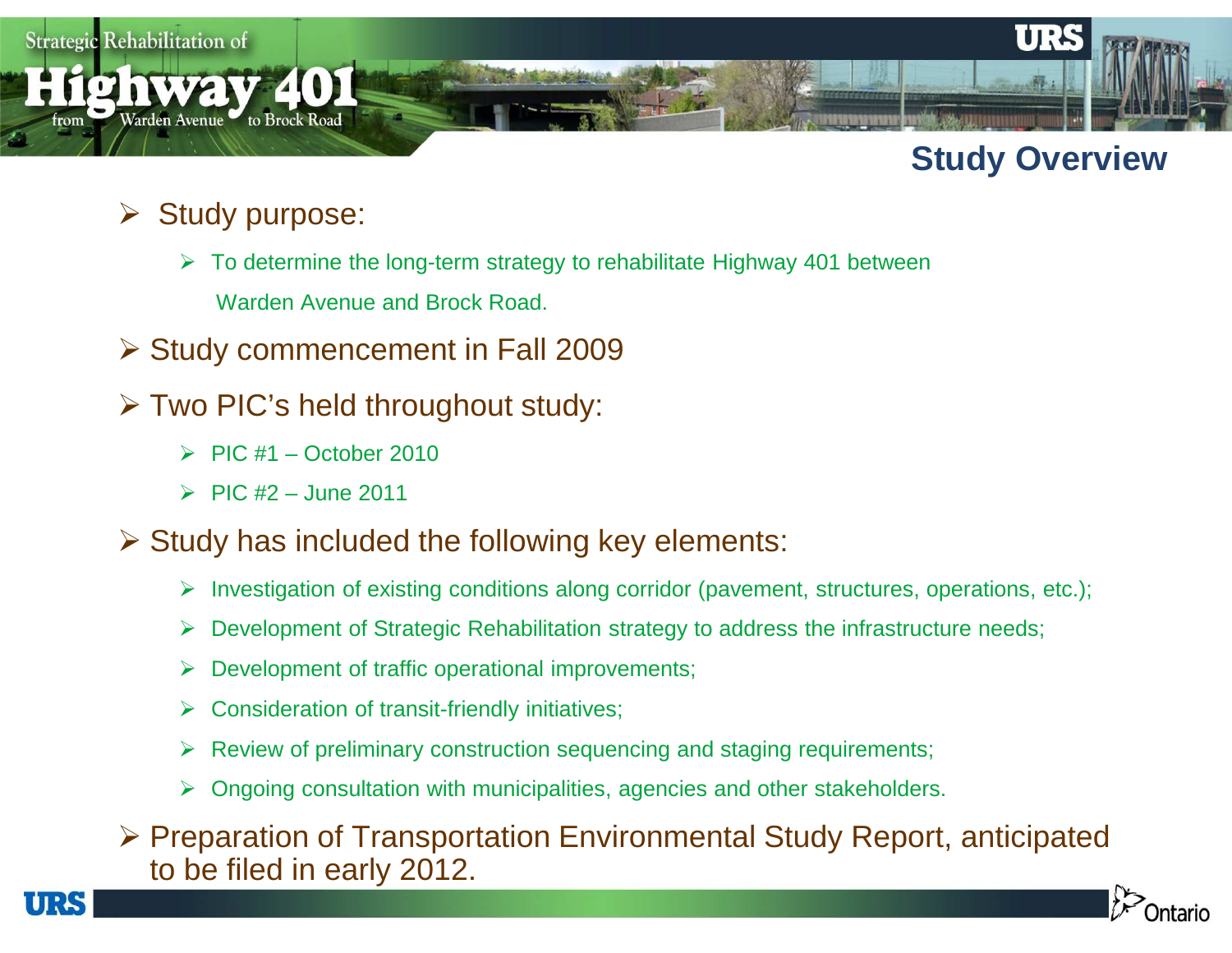$\mathbf{r}$ om

## **Key Elements of Recommended Plan**

### $\blacktriangleright$ Strategic Rehabilitation

**12 NWAV 401** 

Warden Avenue to Brock Road

- $\triangleright$  61 structures 14 to 56 years old
- **►** 21 km of corridor improvements
	- $\triangleright$  Pavement, storm sewers, barrier walls, separators, etc.
- **▶ Advance Traffic Management Systems** 
	- Variable message signs, CCTV cameras, vehicle detector stations, cabinets, etc.
- **≻** High Mast Lighting
	- Light poles, luminaires, cabinets, etc.

#### $\blacktriangleright$ Operational Improvements

### **Eastbound**

- Create either/or condition in Lane 3 approaching Kennedy Road
- ➤ Relocate core-collector transfer from east of Warden Avenue to east of the Kennedy Road W-N/S off-ramp

### **Westbound**

- ➤ Create either/or condition in Lane 3 approaching Kennedy Road
- ➤ Relocate collector-core transfer from east of Warden Avenue to east of Kennedy Road
- $\blacktriangleright$ Provide additional lane in the westbound collectors between the Neilson Road and Kennedy Road interchanges

### $\blacktriangleright$ Construction Sequencing and Staging

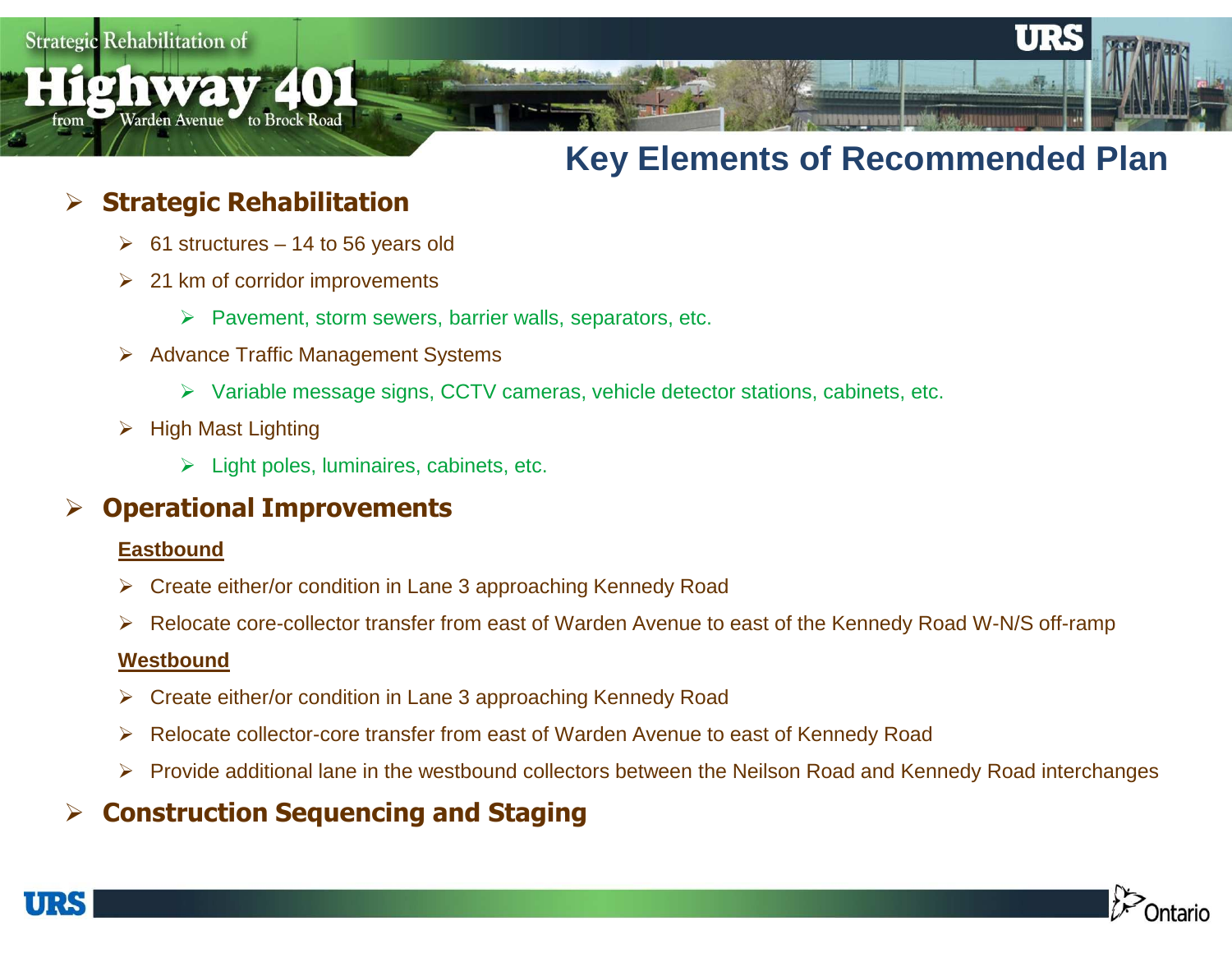

### **Review of Recommended PlanMainline Highway 401 – Eastbound**

#### $\blacktriangleright$ The recommended plan for the Highway 401 mainline (Eastbound) includes:

URS

- ▶ Provision of a third through lane in eastbound collectors through the Kennedy Road interchange.
- $\blacktriangleright$ Relocation of core-collector transfer located east of Warden Avenue to just east of the Kennedy Road W-N/S off-ramp.



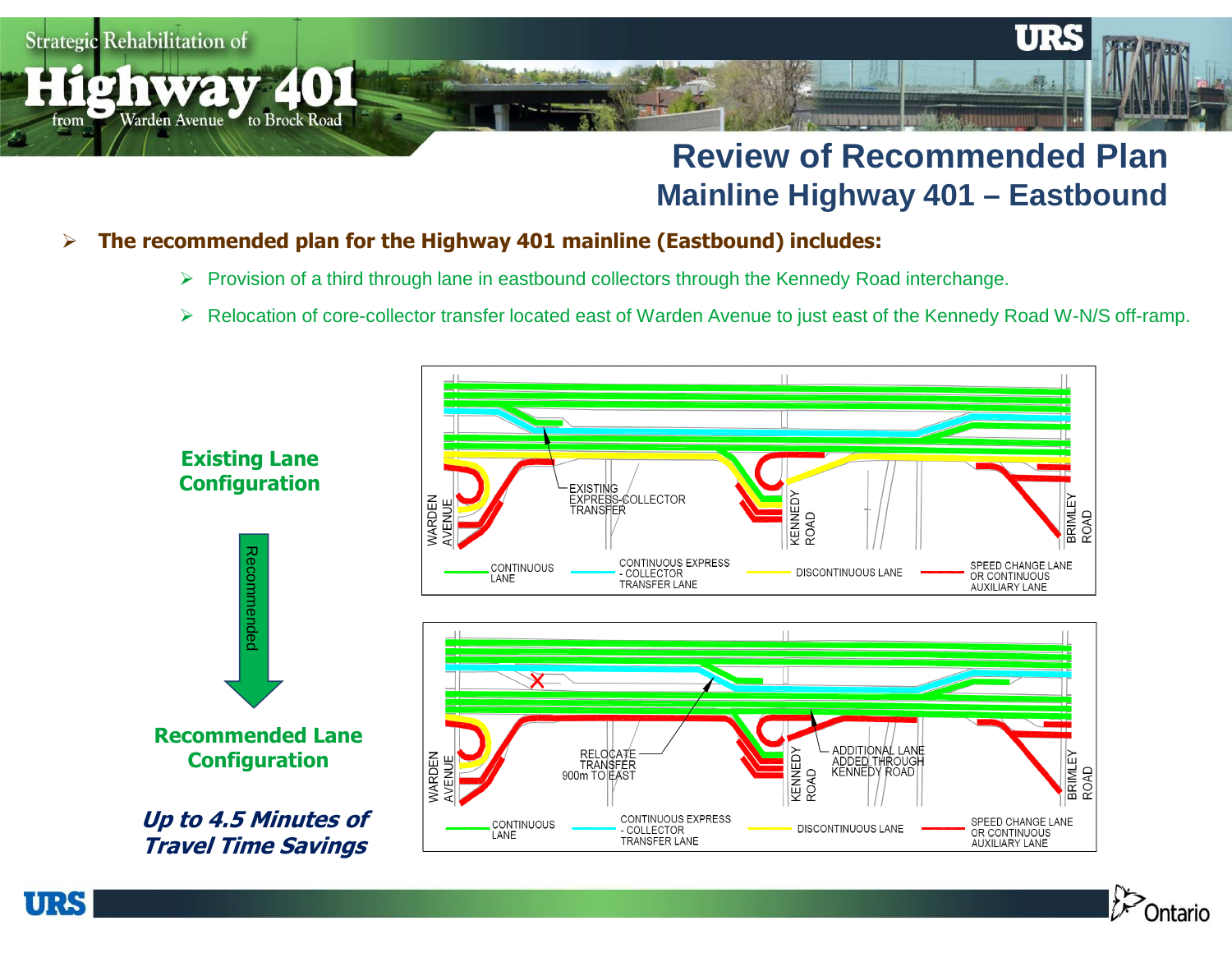## **Review of Recommended PlanMainline Highway 401 – Westbound**

#### $\blacktriangleright$ The recommended plan for the Highway 401 mainline (Westbound) includes:

URS

- ▶ Provision of a third through lane in westbound collectors through the Kennedy Road interchange.
- ➤ Relocation of collector-core transfer located east of Warden Avenue to east of Kennedy Road.
- Addition of a fourth lane in the westbound collectors between the Neilson Road and Kennedy Road interchanges.



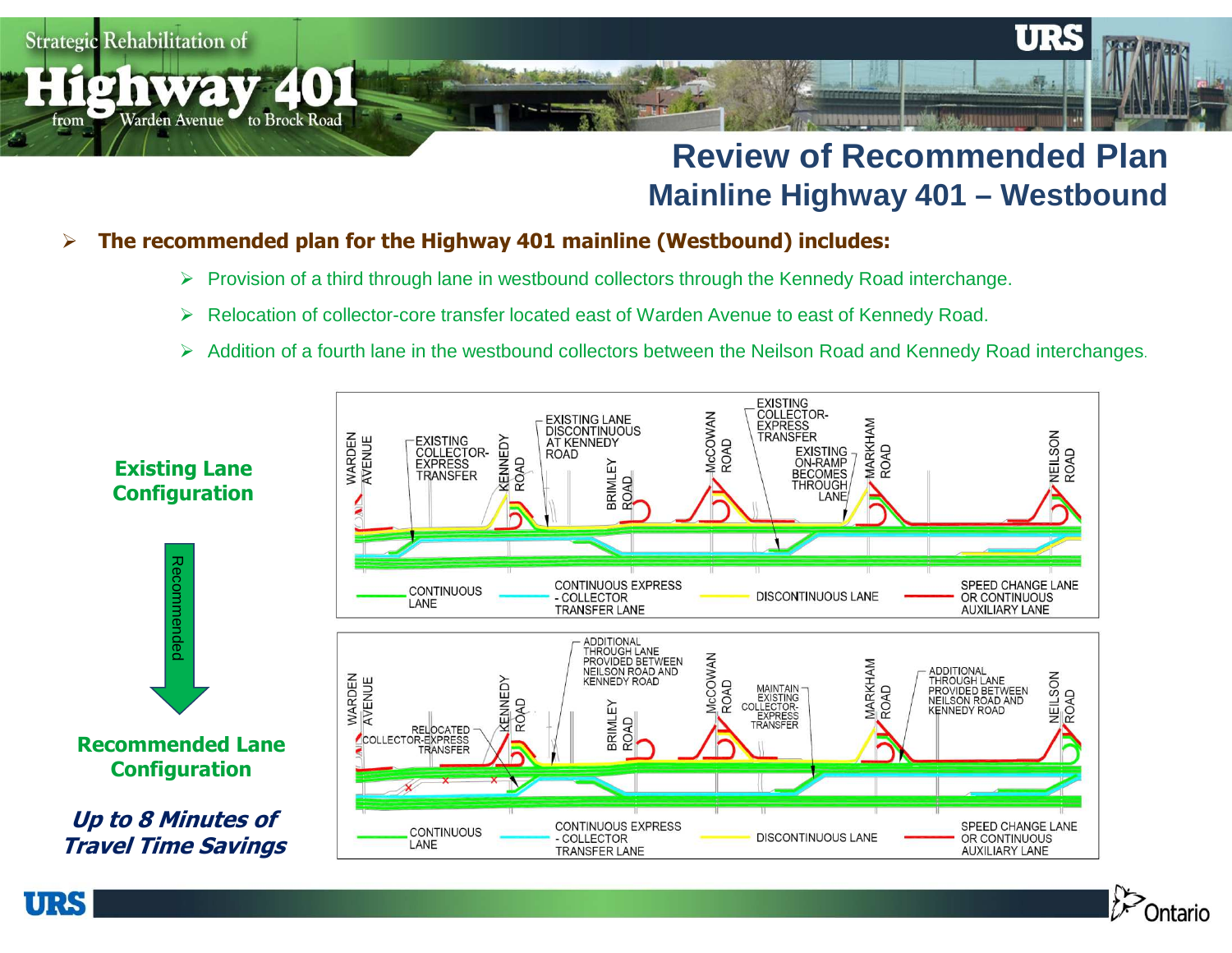### **Review of Recommended PlanHighway 401 Interchanges**

- $\blacktriangleright$  Given the constrained nature of the corridor, significant modifications to interchanges were not considered given the high associated impacts
	- Minor operational improvements that did not result in significant effects on adjacent properties or features were identified
- $\blacktriangleright$  The **recommended plan** for the Highway 401 interchanges includes:
	- Elimination of existing channelized right-turns at off-ramps (e.g. McCowan Road, Markham Road)
	- Extension of left-turn or right-turn lanes along off-ramps (e.g. McCowan Road)
	- Modification of pavement markings along exit ramps to create a more equal lane distribution (e.g. Kennedy Road, McCowan Road, Markham Road, Morningside Avenue, Liverpool Road)
	- Provision of double left turn or right turns at off-ramps to reduce queue lengths (e.g. Whites Road)
- $\blacktriangleright$  Improvements along municipal crossing roads (e.g. Brimley Road, Whites Road, Brock Road) have not been included as part of recommended plan as they do not result in a significant benefit to Highway 401 operations



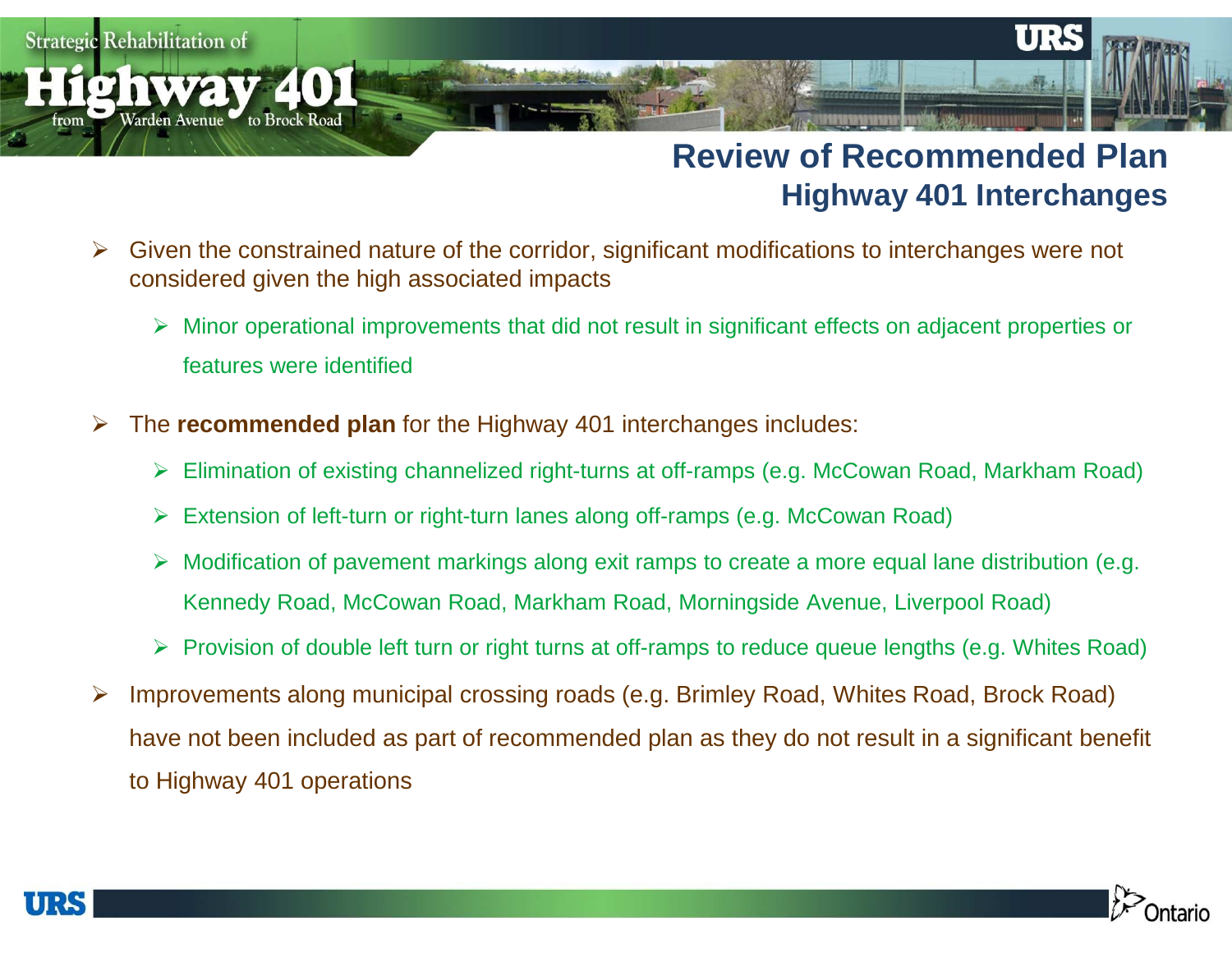rom

**IC NWAV** 

Warden Avenue to Brock Road

## **Review of Recommended PlanOther Improvements**

- $\blacktriangleright$  Other components of the recommended plan include:
	- $\blacktriangleright$ Drainage improvements

401

- Upgrades to existing stormwater management dry ponds
- Replacement / upgrades to existing storm sewers and ditching, as required
- $\blacktriangleright$  ATMS improvements
	- Relocation of 3 VMS signs and other ATMS equipment impacted by recommended plan
	- Upgrading of CCTV cameras to new technology
- $\blacktriangleright$  Illumination improvements
	- ▶ Replacement or upgrading of high mast lighting luminaires, additional luminaires provided in some locations provided in some locations



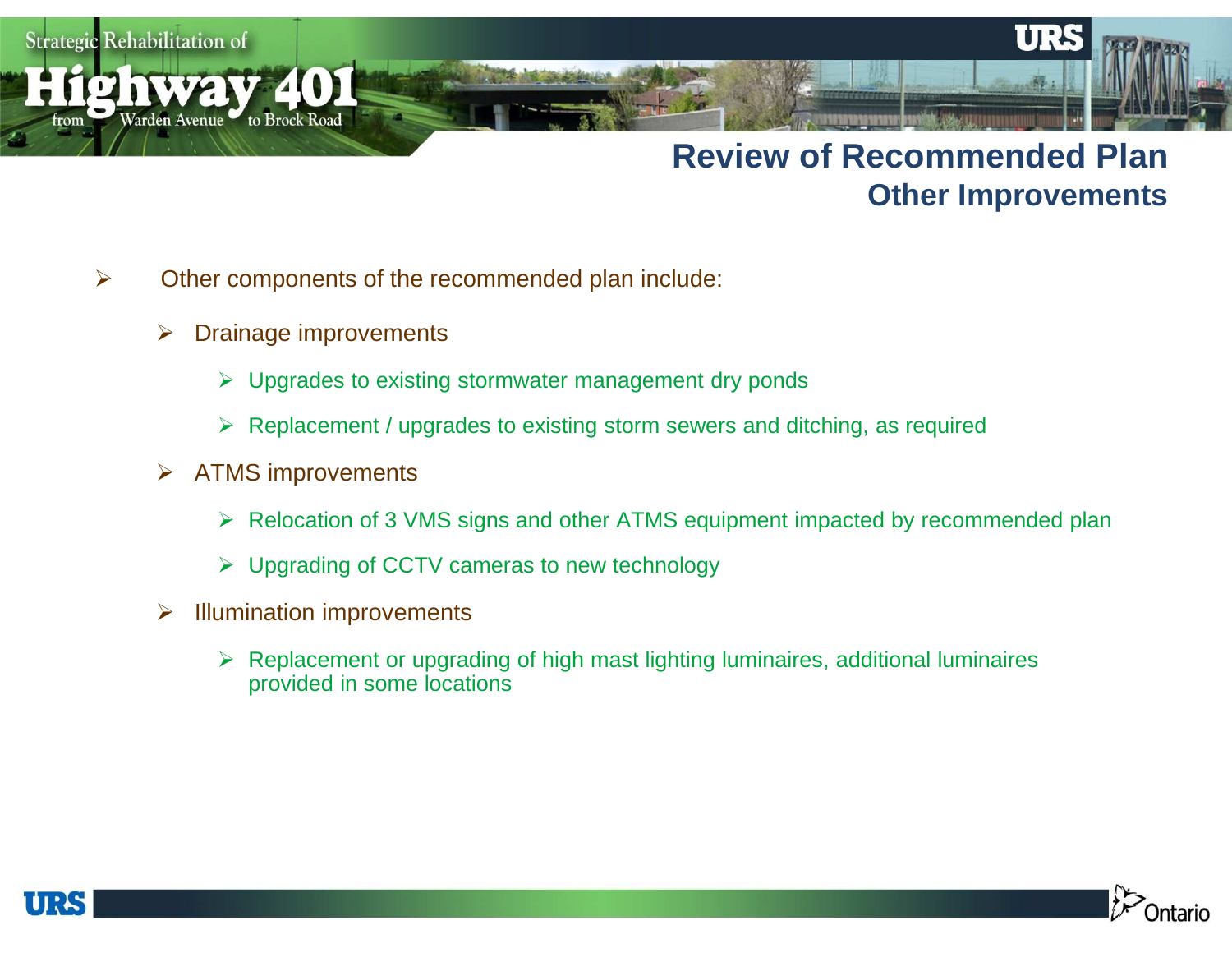**ighway 401** 

from Warden Avenue to Brock Road



UR

|                                      | $\sim$ 7.6 km                                                                                                                                                                            | $\sim$ 7.7 km                                                                                                                        | $\sim$ 5.8 km                                                                                     |
|--------------------------------------|------------------------------------------------------------------------------------------------------------------------------------------------------------------------------------------|--------------------------------------------------------------------------------------------------------------------------------------|---------------------------------------------------------------------------------------------------|
|                                      | <b>CONTRACT1</b>                                                                                                                                                                         | <b>CONTRACT 3</b>                                                                                                                    | <b>CONTRACT 6</b>                                                                                 |
| <b>WESTBOUND</b><br><b>COLLECTOR</b> | Grading, Drainage, Granular base, Hot mix paving,<br>Illumination, ATMS, and Structures<br>Add 1 lane from Kennedy Rd. to Neilson Rd.,<br>Relocate existing transfer east of Warden Ave. | Grading, Drainage, Granular base, Hot mix paving,<br>Illumination, ATMS, and Structures                                              | Grading, Drainage, Granular base, Hot<br>mix paving, Illumination, ATMS, and<br><b>Structures</b> |
| <b>WESTBOUND</b><br><b>EXPRESS</b>   | Grading, Drainage, Granular base, Hot mix paving,<br>Illumination, ATMS, and Structures                                                                                                  | Grading, Drainage, Granular base, Hot mix paving,<br>Illumination, ATMS, and Structures                                              | Grading, Drainage, Granular base, Hot<br>mix paving, Illumination, ATMS, and<br><b>Structures</b> |
|                                      | <b>CONTRACT 2</b>                                                                                                                                                                        | <b>CONTRACT 5</b>                                                                                                                    | <b>CONTRACT 4</b>                                                                                 |
| <b>EASTBOUND</b><br><b>EXPRESS</b>   | Grading, Drainage, Granular base, Hot mix paving,<br>Illumination, ATMS, and Structures                                                                                                  | Grading, Drainage, Granular base, Hot mix paving,<br>Illumination, ATMS, and Structures                                              | Grading, Drainage, Granular base, Hot<br>mix paving, Illumination, ATMS, and<br><b>Structures</b> |
| <b>EASTBOUND</b><br><b>COLLECTOR</b> | Grading, Drainage, Granular base, Hot mix paving,<br>Illumination, ATMS, and Structures<br>Add 1 lane through Kennedy Rd. Interchange<br>Relocate existing transfer east of Warden Ave.  | Grading, Drainage, Granular base, Hot mix paving,<br>Illumination, ATMS, and Structures                                              | Grading, Drainage, Granular base, Hot<br>mix paving, Illumination, ATMS, and<br><b>Structures</b> |
|                                      | MIDLAND<br>AVENUE<br><b>MARKHAM<br/>ROAD</b><br>MCCOWAN<br>ROAD<br>KENNEDY<br>ROAD<br><b>BIRCHMOUT</b><br>ROAL<br>)<br>M<br>⊞                                                            | MORNINGSID<br>E AVENUE<br>CONLINS ROAD<br><u> 중</u><br><b>MEADOWVAL</b><br>E ROAD<br>KINGSTON<br>ROAD<br><b>PORT</b><br>NICM<br>ROAD | WHITES<br>ROAD<br>LIVERPOOL<br>ROAD                                                               |

**Note: It is also possible that smaller components may be constructed in advance of the main contracts (e.g. individual structural rehabilitations)**